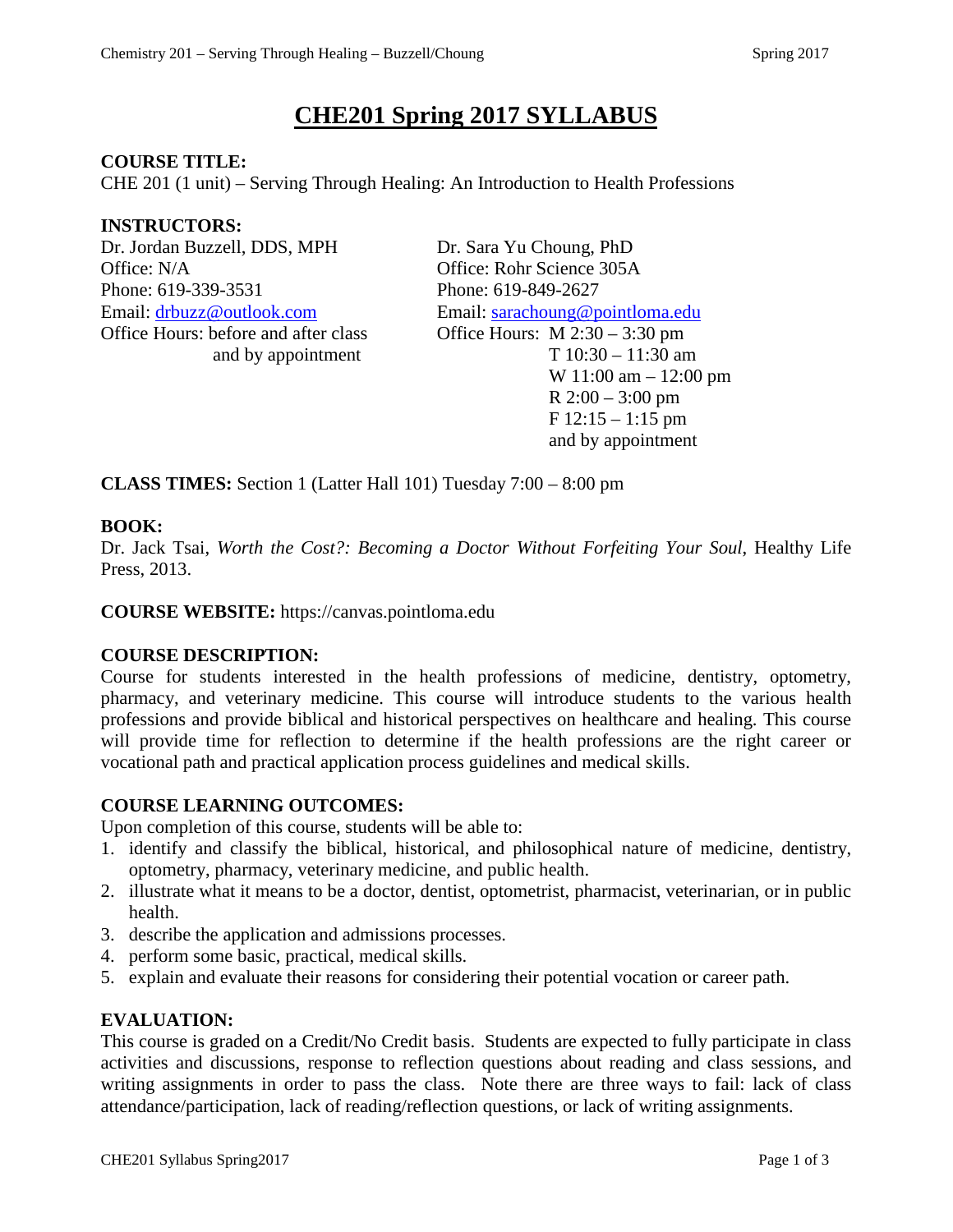## **ADMINISTRATION:**

Attendance and Participation: Regular and punctual attendance at all classes is considered essential to optimum academic achievement. If the student is absent from more than 10 percent of class meetings, the faculty member can file a written report which may result in de-enrollment. If the absences exceed 20 percent, the student may be de-enrolled without notice until the university drop date or, after that date, receive the appropriate grade for their work and participation. See Academic [Policies](http://catalog.pointloma.edu/content.php?catoid=18&navoid=1278) in the Undergraduate Academic Catalog. In the event of an absence, you are responsible for all the material covered and assignments given in class.

Assignments: Assignments including reading, reflection questions from the book, reflective essays about class topics and discussions, personal statement, and informational interview will be assigned throughout the course and submitted online using Canvas (https://canvas.pointloma.edu). Late assignments will not be accepted.

Academic Accommodations Policy: If you have a diagnosed disability, please contact PLNU's Disability Resource Center (DRC) within the first two weeks of class to demonstrate need and to register for accommodation by phone at 619-849-2486 or by e-mail at **DRC@pointloma.edu.** See [Disability Resource Center](http://www.pointloma.edu/experience/offices/administrative-offices/academic-advising-office/disability-resource-center) for additional information.

Academic Honesty Policy: Students should demonstrate academic honesty by doing original work and by giving appropriate credit to the ideas of others. Academic dishonesty is the act of presenting information, ideas, and/or concepts as one's own when in reality they are the results of another person's creativity and effort. A faculty member who believes a situation involving academic dishonesty has been detected may assign a failing grade for that assignment or examination, or, depending on the seriousness of the offense, for the course. Faculty should follow and students may appeal using the procedure in the university Catalog. See [Academic Policies](http://catalog.pointloma.edu/content.php?catoid=18&navoid=1278) for definitions of kinds of academic dishonesty and for further policy information.

Final Examination Policy: Successful completion of this class requires taking the final examination **on its scheduled day**. The final examination schedule is posted on the [Class Schedules](http://www.pointloma.edu/experience/academics/class-schedules) site. No requests for early examinations or alternative days will be approved.

PLNU Copyright Policy: Point Loma Nazarene University, as a non-profit educational institution, is entitled by law to use materials protected by the US Copyright Act for classroom education. Any use of those materials outside the class may violate the law.

PLNU Mission: Point Loma Nazarene University exists to provide higher education in a vital Christian community where minds are engaged and challenged, character is modeled and formed, and service becomes an expression of faith. Being of Wesleyan heritage, we aspire to be a learning community where grace is foundational, truth is pursued, and holiness is a way of life.